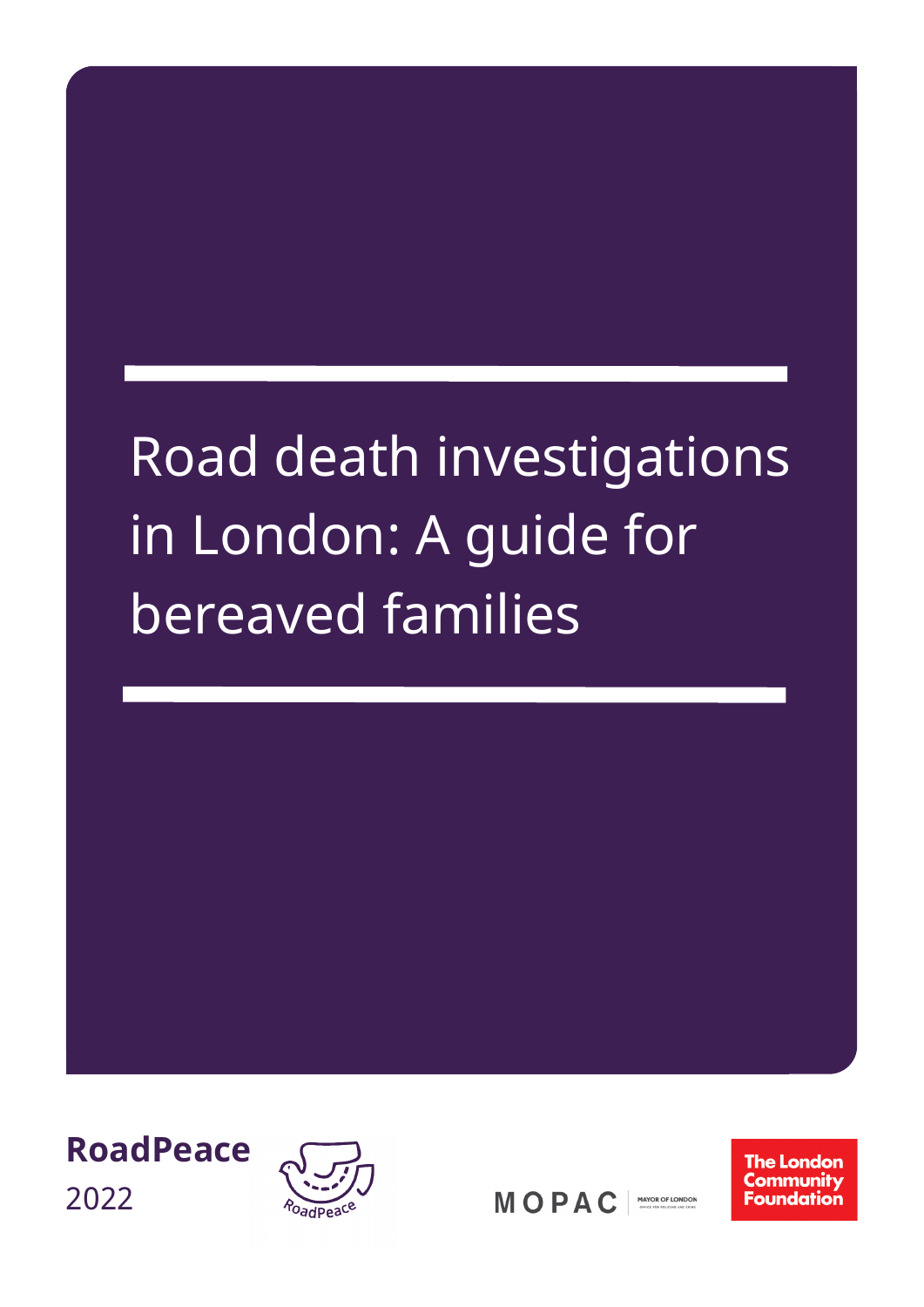## **Contents**

## **Foreword**

## **by Claire Waxman, London Victims' Commissioner**

No family is ever prepared for the loss of a loved one. Road deaths are a shock, come without warning and can leave families devastated. Although not all road deaths involve criminal culpability, they all involve the criminal justice system and the police must investigate to ensure anyone responsible for causing the death is identified and can be held accountable. If there is no prosecution in a criminal court, then there will be an inquest in the Coroner's Court. This means families are often confronted with unfamiliar procedures at a time of overwhelming shock and grief.

This is why, as London's first Victims' Commissioner, I am working hard to try and reduce any additional suffering posed by our justice system by lobbying for further victims' rights and for the Victims' Code to be simplified and easier for victims and families to understand and access.

I am thankful to RoadPeace for their continued work in supporting victims of road crashes and welcome this guide which seeks to clarify the justice process so victims can understand the journey ahead and what to expect from the police investigation through to compensation.



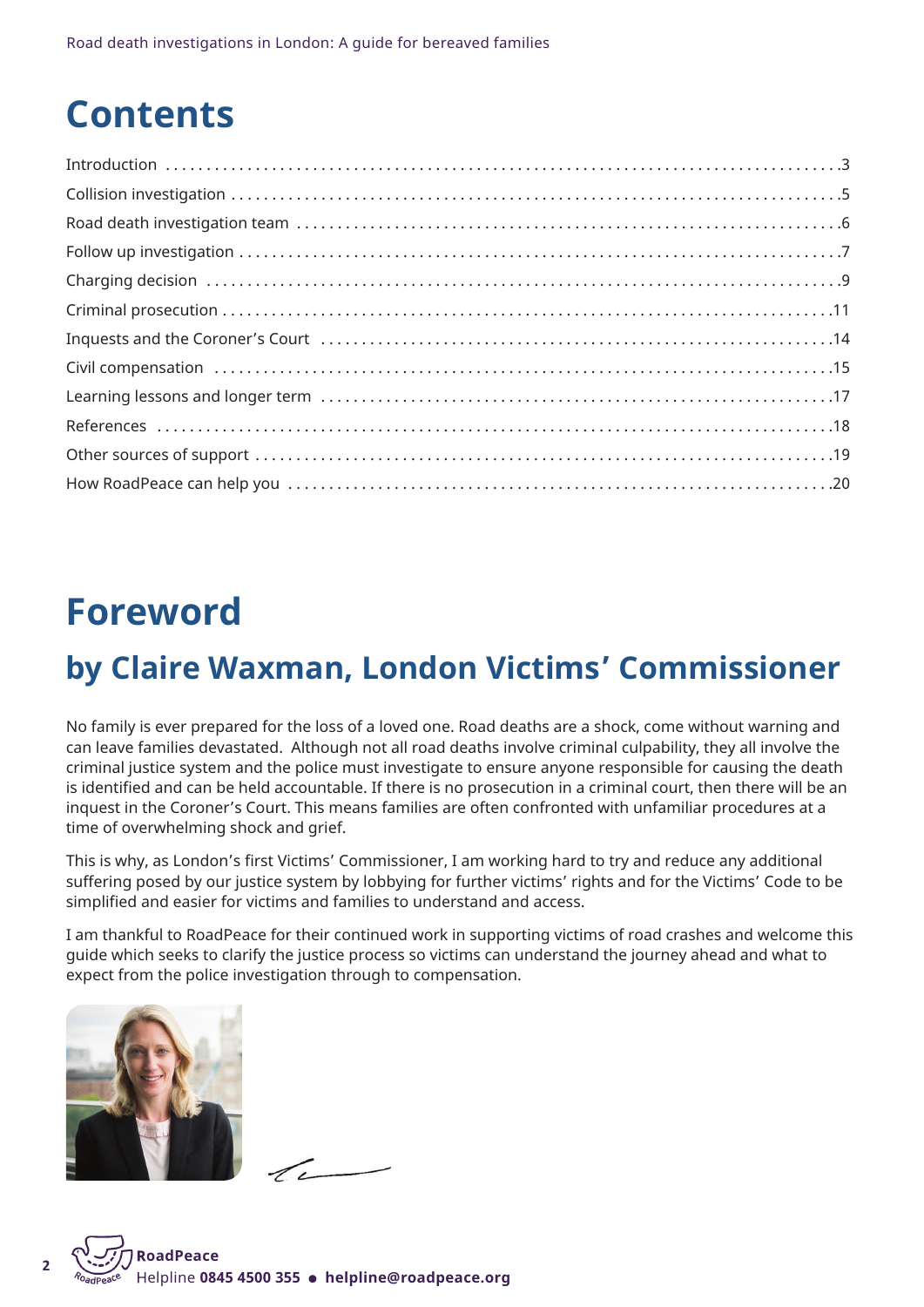## **Introduction**

## **Key points**

- w This guide aims to help your family understand what happens in the justice system after a fatal collision in London
- $\blacktriangleright$  It covers basic procedures with the:
	- Collision investigation
	- Charging decision
	- Criminal prosecution
	- Inquests and Coroner's Court
	- Civil compensation
- It also covers your entitlements under the Victims' Code to support and information, and signposts to additional sources of information and support.

Devastated, angry, shocked and confused. That's how you might be feeling if you've recently lost a loved one in a road collision. We're so very sorry for your loss. Road deaths are sudden, violent, premature and too often easily preventable. Yet over twice a week, another family is bereaved in a road collision in London.

Information can be hard to absorb in the early days. We hope this guide will help you understand what will happen next. It explains how the police investigate road deaths and how they will keep you informed. It also covers criminal prosecution and civil compensation, and your entitlements as a victim to information and support under the Ministry of Justice's Code of Practice for Victims of Crime [\(Victims'](https://assets.publishing.service.gov.uk/government/uploads/system/uploads/attachment_data/file/476900/code-of-practice-for-victims-of-crime.PDF) Code).

Each section starts with a summary of key points and ends with a reminder of your entitlements under the Victims' Code. It alerts you to any deadlines and signposts you to other sources of information and additional support, including claiming compensation and getting help through a criminal trial. Hopefully, this will help you feel like you have more control at this very difficult time.

This guide is specific to London and complements the national information pack. Produced by RoadPeace, the national charity for road crash victims, it is based on 30 years of experience of supporting road crash victims, and includes advice and messages of support from bereaved families in London.

We suggest you go through all sources of information with a friend or family member, and write notes and questions where you would like more explanation. This guide is based on the assumption that a driver has survived the fatal collision and could face prosecution.

Please get in touch with RoadPeace or join us at the RoadPeace London support group if you need more support – we're here for you. Our contact details are on the back cover.

The Mayor's Office of Police and Crime (MOPAC) has funded support services for collision victims in London. In addition to these guides, RoadPeace was funded to organise a bi-monthly local support group, a trauma support programme and casework and advocacy support for people bereaved by road deaths. Call RoadPeace on 0845 4500 355 to find out more.

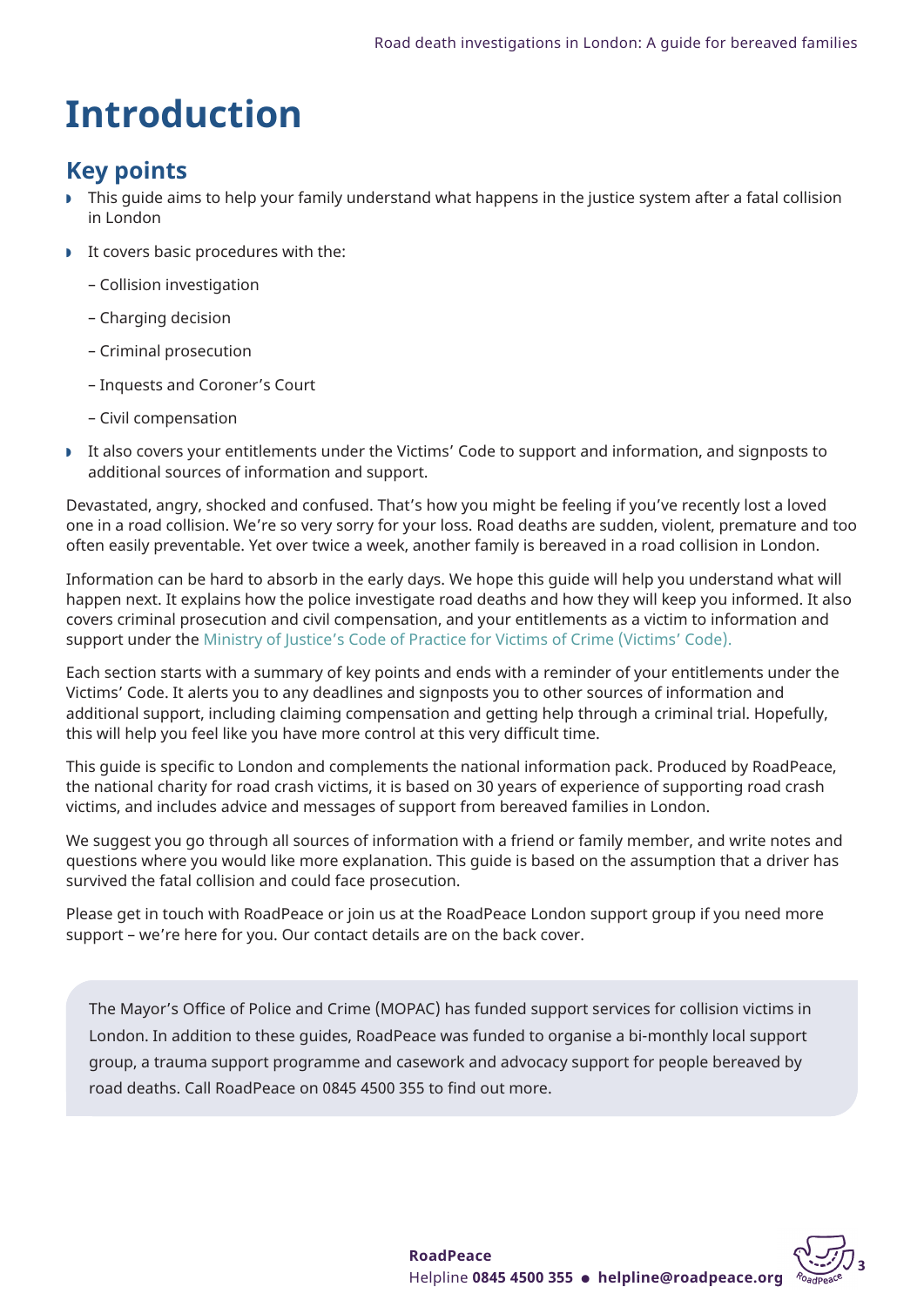

**<sup>4</sup> [Roa](http://www.roadpeace.org)dPeace** Helpline **0845 4500 355** l **[helpline@roadpeace.org](mailto:helpline@roadpeace.org)**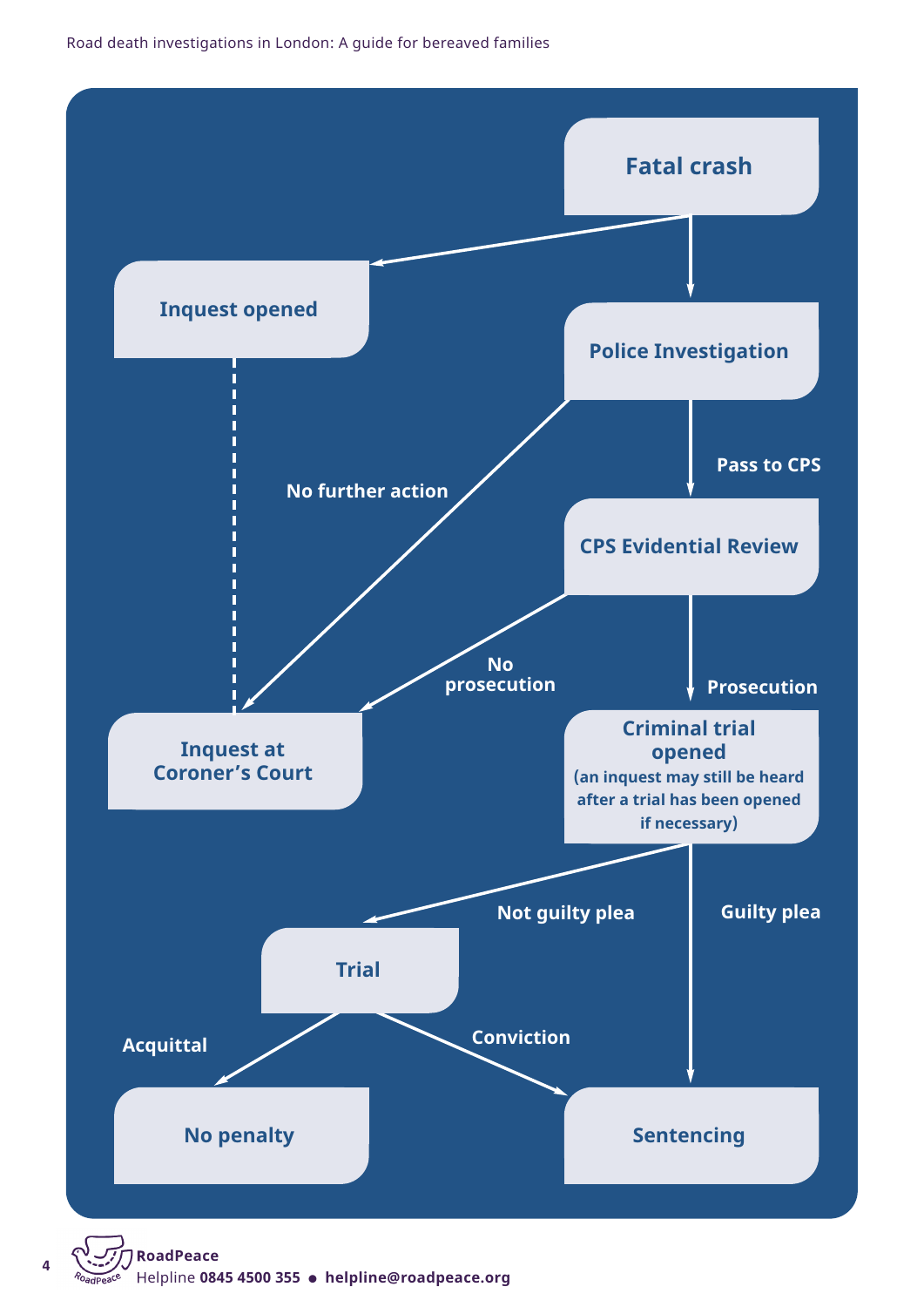## **Collision investigation**

## **Key points**

- The investigation into a fatal collision can take over a year to complete
- w It will involve a team of police officers, including specialist trained Forensic Collision Investigators (FCI) who are responsible for establishing how the collision occurred
- **F** The police will keep you updated on the investigation progress and inform you of the investigation outcome

The investigation into your loved one's death starts at the scene, once it has been secured and casualties attended to. The Metropolitan Police Service (MPS) approach road deaths as unlawful killings, until the contrary is proven. Fatal collisions are investigated by the Serious Collision Investigation Unit within the MPS. As shown overleaf, a team of officers is assigned to the investigation of a fatal crash.

## **At scene investigation**

Local borough police and/or road traffic police from the Roads and Transport Policing Command will be the first to arrive at the scene. They are responsible for securing the scene, attending to the deceased and casualities and preserving the evidence, until the specialist Forensic Investigators from the Serious Collision Investigation Unit arrive.

At the scene, the FCI will conduct a full examination of the collision site, including using a laser scanner. Investigating Officers collect physical evidence.

Other members of the investigation team gather evidence from the driver and witnesses, and contact the victim's family. A Detective Sergeant will be appointed as the Lead Investigating Officer, and they are responsible for identifying investigation strategies, including which witnesses are to be interviewed and how far the CCTV search should extend.

## **Witness statements**

Initial accounts will be taken from witnesses and any surviving uninjured driver. This will be limited to their contact details, a brief account of what they saw and can help identify any eyewitnesses who saw the collision occur, as opposed to those who can only testify to what happened after the collision.

## **Vehicle inspection**

Where possible, the FCI will drive the vehicle and test the brakes and steering at the scene. But in the majority of fatal collisions, the vehicle will be seized for a more thorough investigation. With Heavy Good Vehicles, the inspection will be undertaken by a specially trained commercial vehicle examiner.

## **Driver investigation**

As with witnesses, only brief accounts are collected from driver(s) at the scene.

Uninjured drivers are tested for drink and drug driving. These are screening tests and any positive results must be verified by further testing at a police station. With injured drivers, impairment testing depends on a doctor's permission. Medical treatment takes priority over impairment testing.

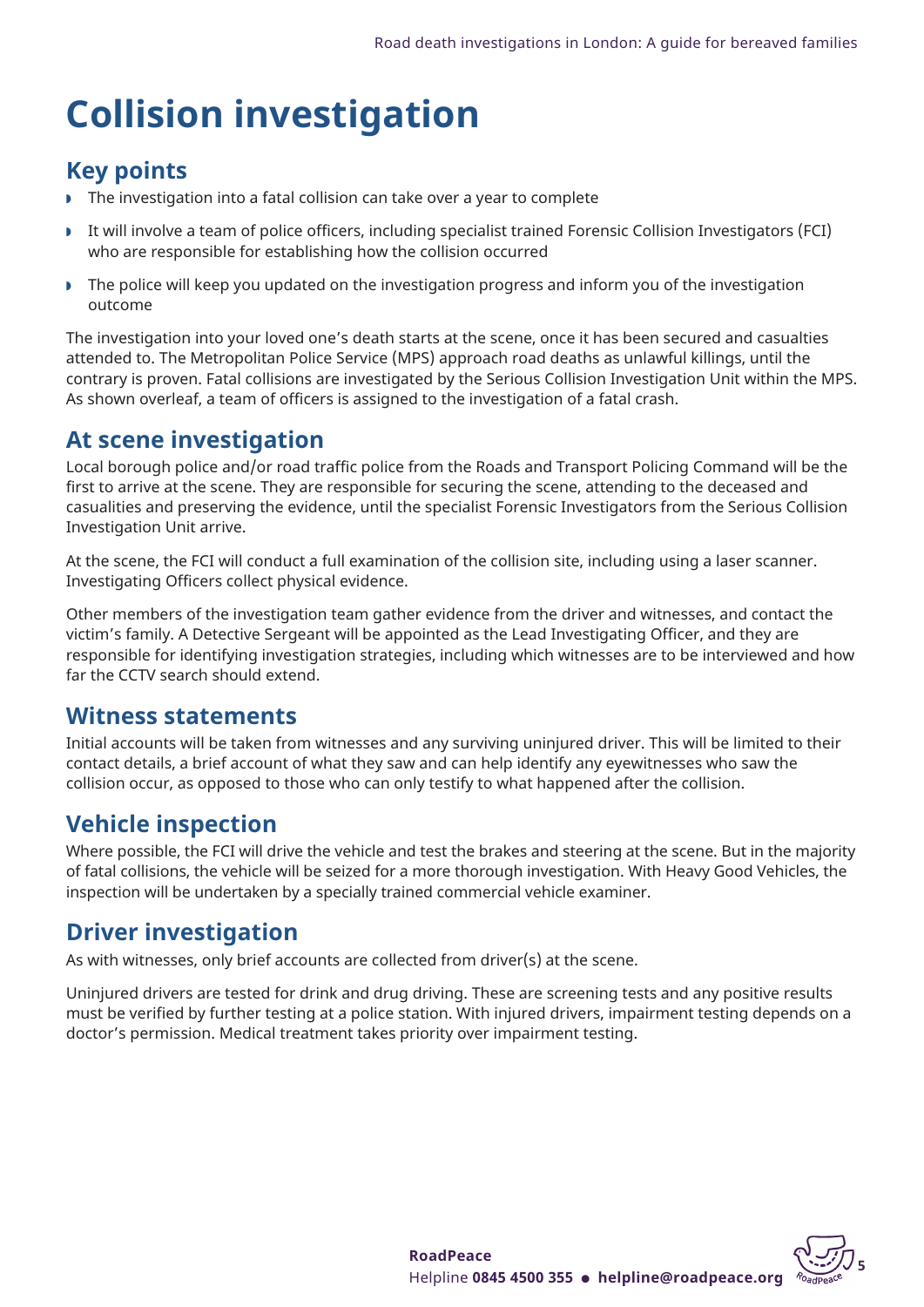## **Road death investigation team**

### **Forensic Collision Investigator (FCI)**

These are specialist investigators with nationally recognised qualifications. They examine the collision scene, photograph and laser scan the scene, and conduct reconstructions. After analysing and comparing the evidence collected, they produce the collision investigation report.

## **Vehicle Examiner**

Vehicle examiners inspect vehicles involved in serious collisions. This is to find out if a problem with the vehicle contributed to the collision occurrence or its severity. If the collision involved a heavy goods vehicle or public service vehicle, like a bus, an examiner from the Driver and Vehicle Standards Agency can do this work.

## **Roads Policing Lead Investigator**

A Roads Policing Lead Investigator is the officer in charge of a serious collision investigation. They approach a collision as an unlawful event until the contrary is proven. They decide what information is released to the media and when.

Note: this position used to be called the Senior Investigating Officer and some may still refer to this. The College of Policing, who set national guidance, now refer to Roads Policing Lead Investigators within collision investigations.

## **Investigating Officer**

Investigating Officers collect evidence and deal with the day to day investigation of the crash. This includes collecting witness statements and conducting suspect driver interviews.

## **Family Liaison Officer (FLO)**

The FLO will be your main point of contact. They will liaise between you and the Roads Policing Lead Investigator to help keep you up to date with the investigation.

Mobile phones are checked. This may just be at the scene, or they could be seized. The victim's phone may also be taken.

Eyesight testing is always conducted. This may be at the scene or it can be deferred to a more appropriate time.

Where criminal offending is detected, e.g. drink driving, or there is a risk the driver may abscond, the police may arrest the driver on suspicion of causing the death. This allows finger-printing and DNA to be collected and identification checks.

*"Don't be afraid to ask questions. Write them down beforehand so you don't forget. Relying on your memory can be incredibly difficult especially during the early days."* Bereaved mother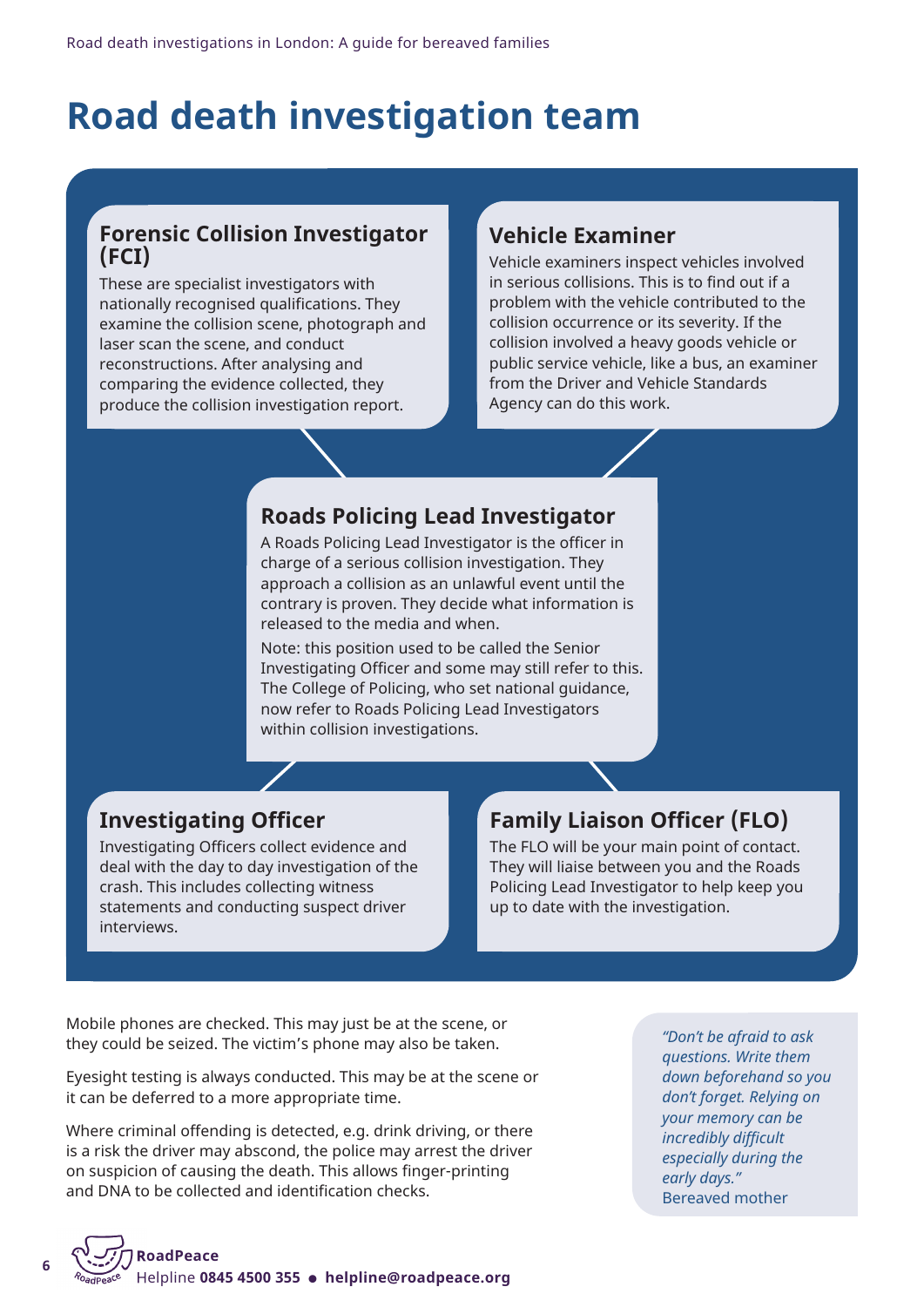## **Follow up investigation**

## **Victims and post-mortems**

Within a few days of the death, the local Coroner will open an inquest into the death of the deceased. This is the formal procedure of recording the death with the deceased's identity put in the public domain. Postmortems determine the medical cause of death, and are not always necessary.

In cases where a criminal prosecution is likely or additional information is needed to establish the cause of death, a Coroner may request that the post-mortem examination is conducted by a Forensic Pathologist. The body of the deceased will be released on the authority of the Coroner.

### **Second Post-mortem**

Drivers suspected of causing the death can request a second post-mortem if they believe this might show they were not responsible for the death, for instance if death were natural. In cases where the driver left the scene, the Coroner may be reluctant to release the body until the driver is identified and offered the chance for a second post-mortem. Such delays can cause bereaved families much distress. The Chief Coroner is encouraging Coroners to restrict the use of second post-mortems to only cases where it can be justified. Contact RoadPeace for more information on what your family can do to avoid such additional trauma.

Inquests are held in cases where there is no criminal prosecution. See the section below on inquests (p.14) for more information.

## **Crown Prosecution Service (CPS)**

The police notify the CPS of all fatal collisions and can seek early investigation advice from them. The CPS are independent from the police and are responsible for prosecuting offenders for serious offences at criminal court. The CPS meet with the Serious Collision Investigation Unit on a regular basis to discuss those collisions where a prosecution is being considered.

## **Witness interviews**

Notice boards appealing for witnesses may be put up and normally remain in place for one-two weeks. Media appeals are regularly undertaken with police requesting dash-cam evidence from the public. The police may ask for help or you can offer to assist with any media appeals.

Key witness statements will be taken in person by an officer trained in conducting interviews.

## **Driver interview**

In most cases, drivers will be asked to do a voluntary interview, which can be pre-prepared and submitted in writing. In cases where offending has been detected or is suspected, drivers will be interviewed under caution as this will be recorded.

## **CCTV retrieval and analysis**

The Investigating Officer is responsible for collecting any video evidence from roadside or bus cameras.

## **Vehicle**

Any vehicles seized can be kept for as long as necessary, which could be until the completion of court hearings. Both parties, the victim's family and the suspect driver, have the right to an independent vehicle examination. These are arranged by the defence or victim's solicitor.

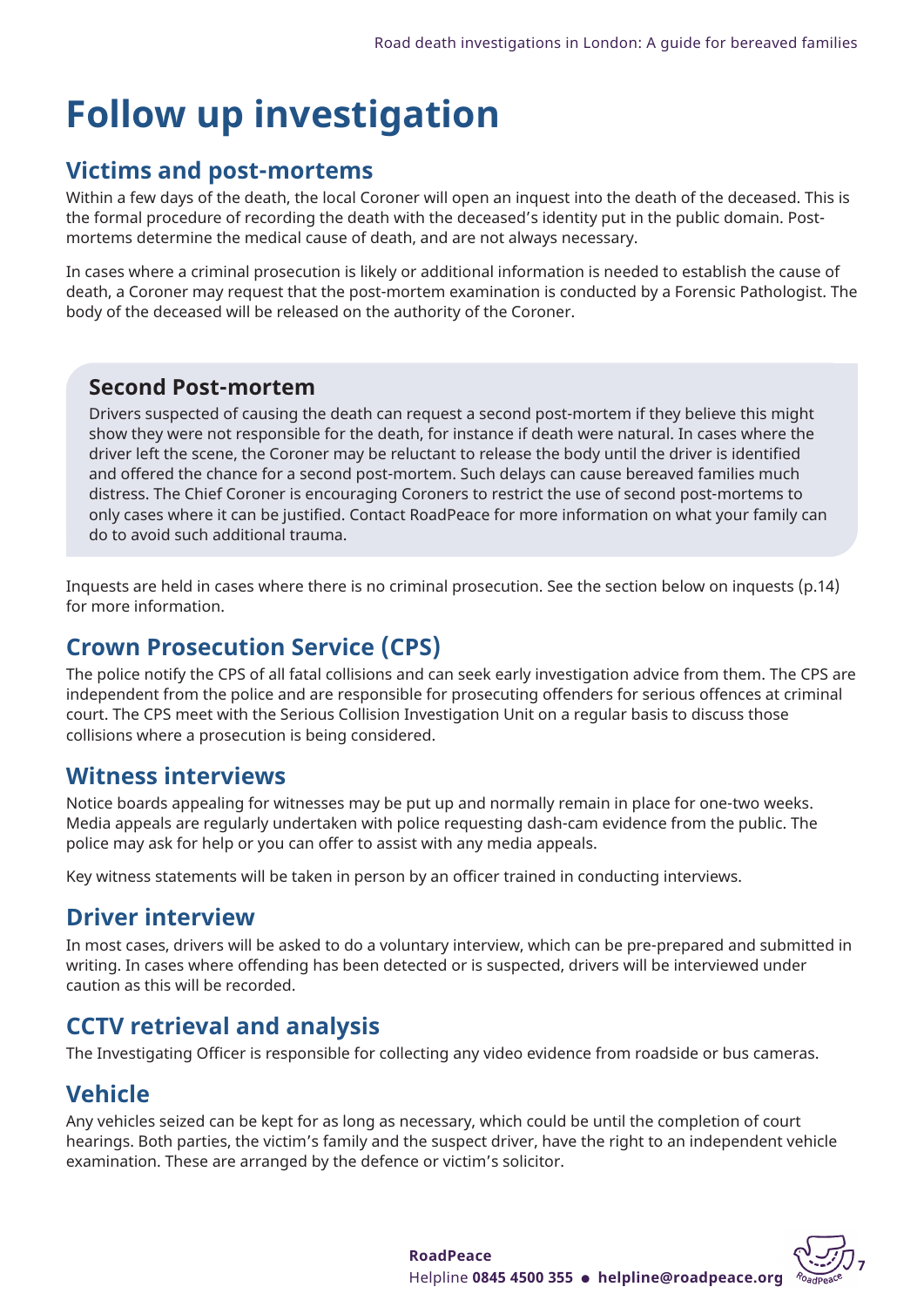Event data recorders (black box) may be checked. For fatal collisions involving an HGV, the company should be visited and their safety practices and records reviewed.

## **Site inspection**

A MPS Traffic Management Officer will visit the site. They are responsible for identifying any possible contribution to the collision by the road environment as well as suggesting any modifications to reduce risk. Their findings can result in a Coroner taking action and writing a report to prevent future deaths.

## **Collision investigation report**

The FCI produces the collision investigation report which often contains the evidence key to the investigation, including witness statements, CCTV footage, scene plan, photographs and any reconstruction report. Reconstructions are not mandatory.

Collision investigation reports summarise the evidence collected and the findings regarding culpability. The FCI does not recommend specific criminal charges.

The collision report often provides key evidence for the investigation. The FCI would have had access to all the case evidence, for example; witness statements, driver interview which he/she will use to come to conclusions as to how the collision occurred. In some cases the scene or elements of the collision are reconstructed to prove a particular point and aid understanding.

## **Quality assurance**

The MPS Senior FCI evaluates all scene work, as well as any reports provided by the FCI to courts or third parties. This includes a final review of the completed collision investigation report.

## **Communication with the bereaved family**

A FLO from the MPS will be assigned to families bereaved by collisions. They are part of the investigation team and responsible for keeping the family informed of the investigation. They also collect Victim Personal Statements from the family when there is a prosecution.

FLOs will inform the family of the CPS charging decision as soon as possible, and before the letter from the CPS arrives. FLOs aim to assist families as the case passes through the criminal justice system, attending trials or, when possible, the Coroner's Court.

*"If possible, try and take someone with you to meetings with the police. It can be difficult to cope with all the information on your own."* Bereaved sister

## **Victims' Code key entitlements: Investigation stage**

- A needs assessment to help work out what support you need;
- $\triangleright$  Information on what to expect from the criminal justice system;
- Be referred to organisations supporting crime victims;
- Be informed about the police investigation, such as if a suspect is arrested and charged and any bail conditions imposed.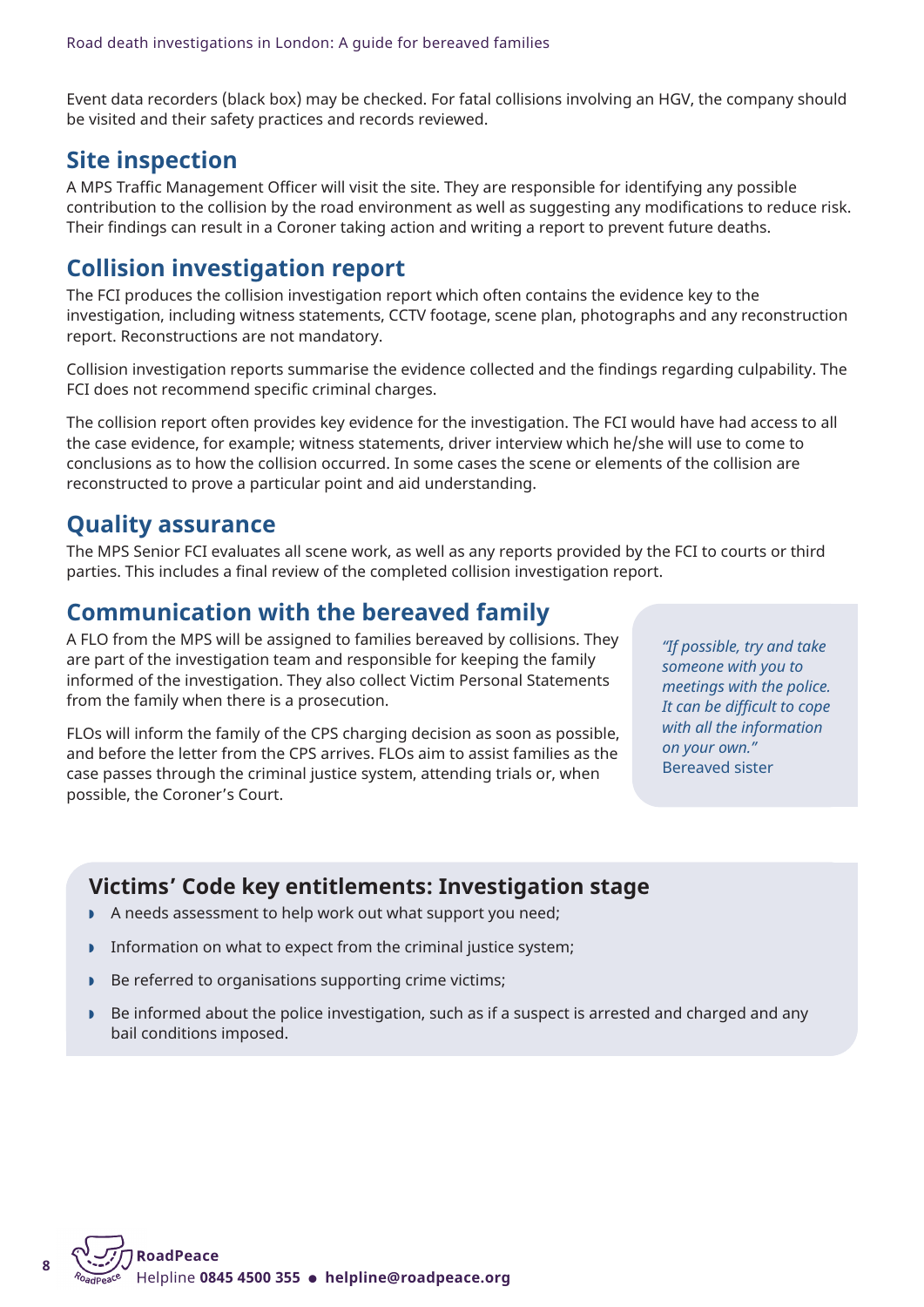## **Charging decision**

## **Key points**

- **F** The charging decision refers to whether or not the driver is to be prosecuted for causing the fatal collision
- $\triangleright$  The police can decide there is not enough evidence for a prosecution
- $\triangleright$  The CPS decide which charge, if any, a driver is to be prosecuted for
- Bereaved families can appeal the decision not to prosecute

A road death does not mean a criminal prosecution is automatic. In their guidance, the CPS are clear in stating that "injury or death does not, by itself, turn a collision into careless driving or turn careless driving into *dangerous driving"*.

## **Who decides?**

The decision to charge a suspect driver with causing a death is the role of the CPS. But the decision not to charge can be made by either the police or the CPS. The police can decide there is not enough evidence for a prosecution to be considered. Your rights to review the charging decision are explained below.

## **Police decision**

Fatal collision investigation reports are reviewed by a Detective Inspector within the SCIU. They are responsible for deciding if the evidence reaches the threshold for referral to the CPS for charging advice.

The police may decide that there is not enough evidence to support a prosecution. You can ask them to review this if a suspect driver was identified and interviewed under caution for any Causing Death by Driving charge.

## **CPS decision**

If the police pass the investigation file to the CPS, then the CPS will decide whether the driver should be charged for which offence(s). To proceed, the CPS will require the case to pass two tests:

- $\triangleright$  The evidential test. This part of the test asks the prosecutor to consider whether there is a realistic prospect of conviction. This includes asking whether the evidence is admissible for court and whether it is reliable and credible.
- The public interest test.

They should offer you a meeting to explain this decision. For more on the CPS and the procedures followed by prosecutors, see CPS [website.](https://www.cps.gov.uk/publication/code-crown-prosecutors)

You can appeal if the CPS decide not to prosecute for any offence. You do not have the right to appeal if you think the charge should have been a more serious one.

## **Appealing the decision**

The CPS ask that families submit their request for a review within five working days of being notified, but they will accept requests up to three months. The CPS will first seek to address your concerns through local resolution or, if you are still not satisfied, through an independent review.

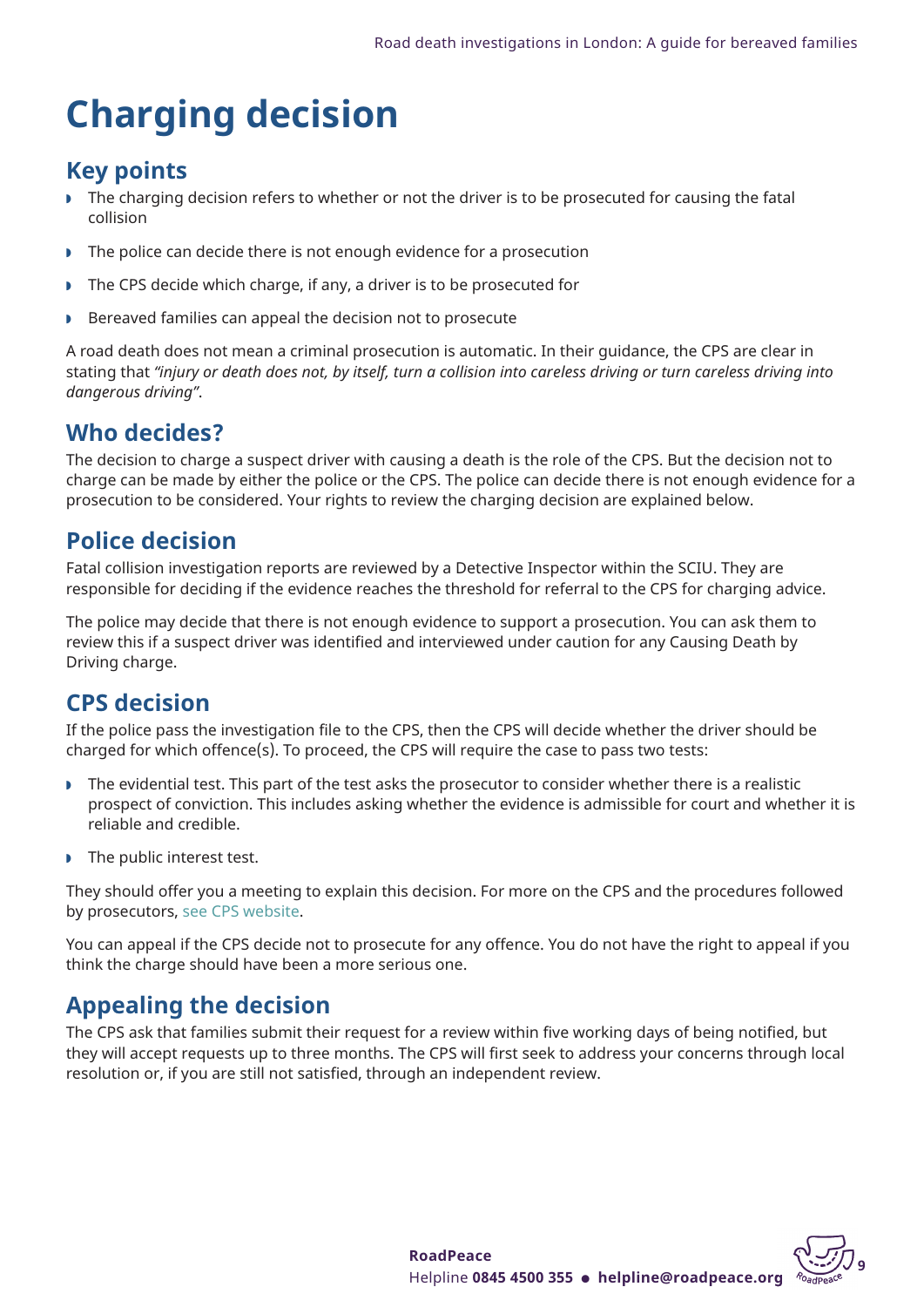## **Local resolution**

The CPS will attempt to resolve it locally and within 10 days of the request for a review. The review will be conducted by a prosecutor in the same CPS area but who was not involved in the case previously. Your family will be given a *"clear and detailed explanation of the decision"* (CPS, 2016). There are three possible outcomes from a review.

- 1. Decision overturned. The CPS will apologise and explain what will happen next with commencing a criminal prosecution.
- 2. Decision confirmed but more explanation was needed which the CPS will provide. If you are dissatisfied, you have 10 days to request an independent review.
- 3. Decision confirmed and no more information provided. In these cases, the CPS progress to a second stage which involves an independent review at another office.

## **Independent review**

The reviewing prosecutor will reconsider the evidence and the public interest test. The CPS will contact you with the outcome of the review. They aim to do this within thirty working days (six weeks). If more time is required, they will keep you updated.

Families should note that whilst the CPS describe this as an independent review, it is conducted by a CPS prosecutor from a different area, not an independent body.

## **Victims' Code key entitlements: Charging decision stage**

- Be informed if the suspect is to be prosecuted or not or given an out of court disposal;
- Seek a review of the police or CPS' decision not to prosecute or in accordance with the National Police Chiefs Council and CPS Victims' Right to Review Schemes.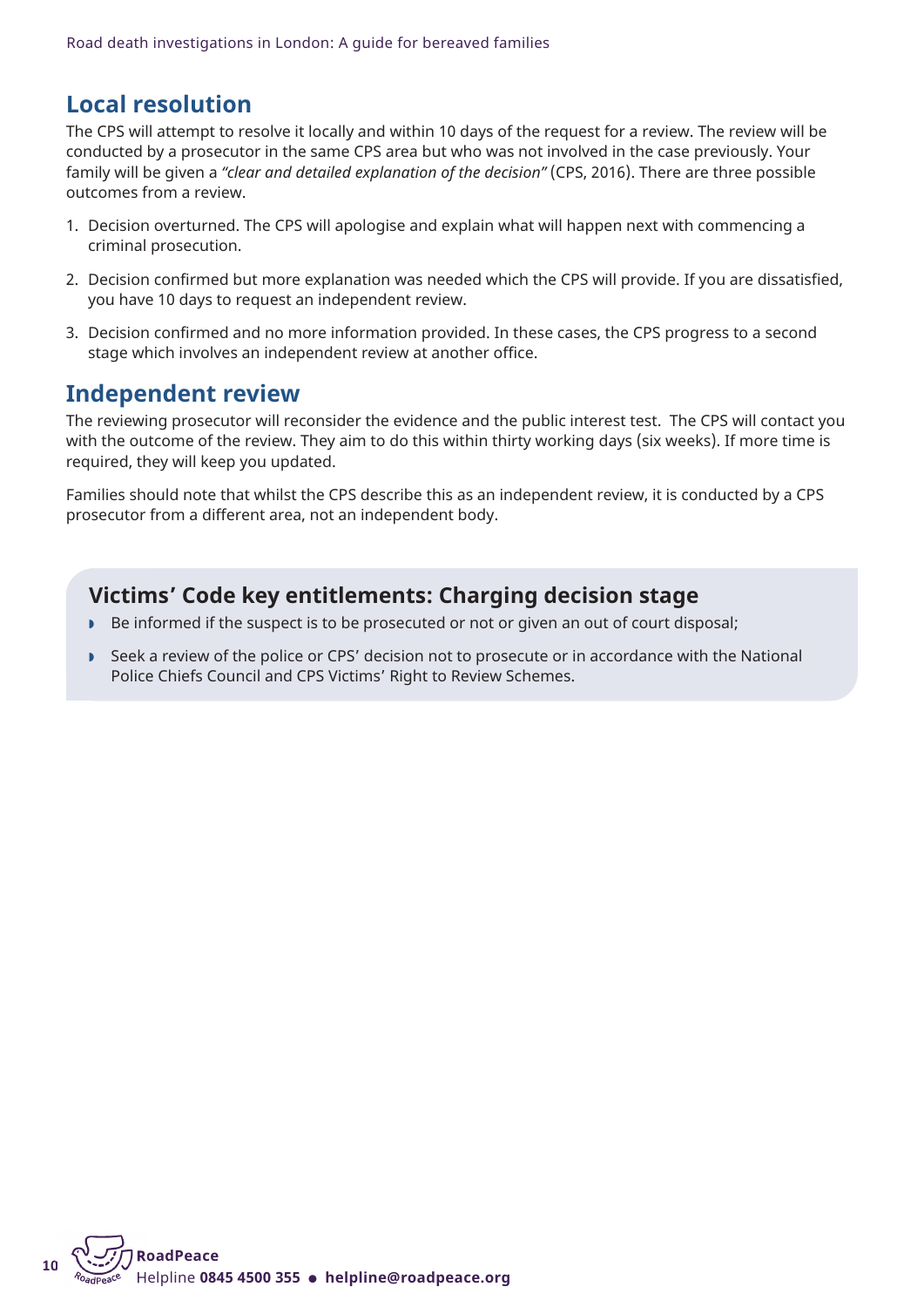## **Criminal prosecution**

## **Key points**

- w On average, one in three road deaths in London result in a criminal prosecution and two end up with an inquest in the Coroner's Court
- $\triangleright$  A criminal trial, including sentencing, can often take over a year to conclude, from the first hearing
- With criminal prosecutions, Victim [Support](https://www.victimsupport.org.uk/help-and-support/get-help/support-near-you/england/) London provides pre-trial support and the police will put you in touch with the [Witness](https://www.met.police.uk/advice/advice-and-information/wvs/victim-and-witness-support/) Care Unit at court

If the CPS decide a prosecution is justified, the police will charge the suspect driver and start court proceedings. In 2018, there were 41 drivers prosecuted for causing a death. Only one of these cases was stopped before trial.

## **Common questions asked by families include:**

## *Why are drivers suspected of causing the fatal crash allowed to continue driving?*

Few drivers have bail conditions imposed, including being given an interim driving ban. There must be evidence that the driver is likely to reoffend for a ban to be considered.

## *How long will a court prosecution take?*

It can often take over a year for a case to be heard, especially if it involves a Crown Court trial. Long waits with delays and adjournments are routine.

## *What criminal charges are most likely?*

As shown overleaf, the two most common charges are Causing Death by Dangerous Driving and Causing Death by Careless Driving. Dangerous driving requires the driving standard to have fallen *"far below"* the standard of a careful and competent driver whereas Careless Driving is *"just below"*.

## *What support is there?*

Pre-court support is now available, thanks to funding by MOPAC. This is organised by Victim Support. If you have yet to hear from them, you can contact them directly. Please see here for more [information.](https://www.victimsupport.org.uk/help-and-support/get-help/support-near-you/england/)

If a driver is given a custodial sentence of more than 12 months, a Victim Liaison Officer from the Probation Service will be assigned to keep your family informed, including of updates any early release requests.

## *Do I have to worry about downgrading?*

Downgrading will remain a risk throughout the prosecution. With a charge of Causing Death by Dangerous Driving, the CPS can accept a guilty plea to the lesser charge of Causing Death by Careless Driving, whilst judges can also downgrade the charge to Causing Death by Careless Driving, and juries can decide the accused was guilty of careless rather than dangerous driving.

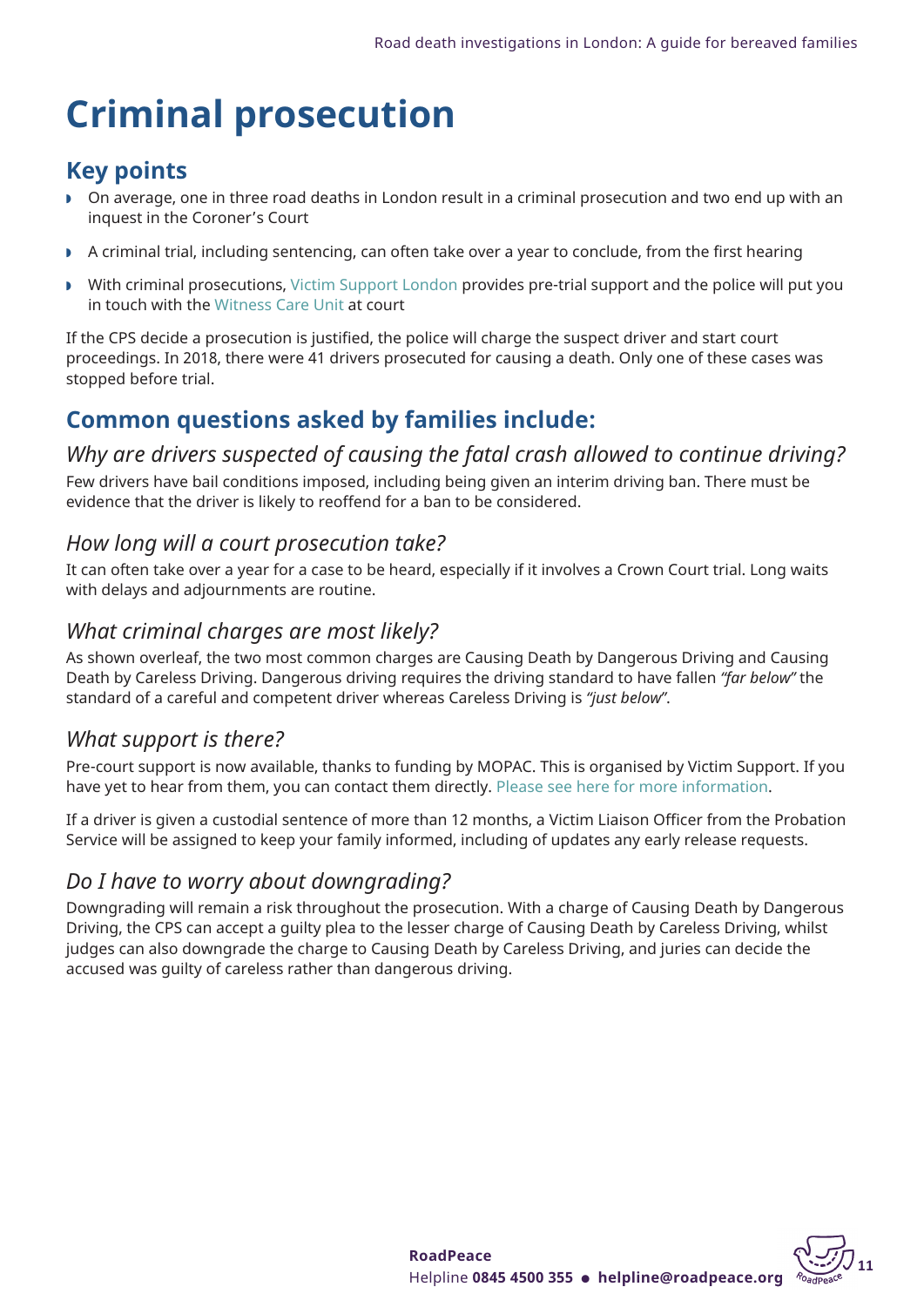## *What about my Victim Personal Statement*

If your case is going to court, you will be given the opportunity to make a Victim Personal Statement. These are intended to allow you to describe the impact the collision has had on your life. It is not intended to affect the sentencing. Please know you can always add to your statement if you wish. See [Government](https://www.gov.uk/government/publications/victim-personal-statement) website for more information on Victim Personal Statements or contact RoadPeace.

*"We felt writing a VPS was like giving our loved one a voice as they are not there to speak for themselves."* Bereaved mother

## *How do guilty plea discounts work?*

If the accused pleads guilty early (at the first court hearing), they can be given up to one third off their custodial sentence. Guilty plea reductions do not apply to fines or driving bans.

| Causing Death by Driving prosecutions, London (2020)                |                   |                  |                              |                        |  |
|---------------------------------------------------------------------|-------------------|------------------|------------------------------|------------------------|--|
|                                                                     | <b>Prosecuted</b> | <b>Convicted</b> | <b>Custodial</b><br>sentence | <b>Custody</b><br>rate |  |
| Causing Death by Dangerous Driving                                  | 28                | 13               | 13                           | 100%                   |  |
| Causing Death by Careless Driving under influence of drink or drugs | 7                 | 4                | 3                            | 75%                    |  |
| Causing Death by Careless or Inconsiderate Driving                  | 25                | 6                |                              | 17%                    |  |
| Causing Death by Driving Unlicensed or Uninsured Drivers            | $\Omega$          | $\Omega$         | <sup>0</sup>                 | n/a                    |  |
| Causing Death by Aggravated Vehicle Taking                          |                   | 0                | 0                            | 0%                     |  |
| Total Causing Death by Driving                                      | 61                | 23               | 17                           | 74%                    |  |

Source: MoJ (2022), Criminal Justice Statistics

### *What sentences are likely?*

For Causing Death by Dangerous Driving, 10 of the 13 convicted drivers received between four and 10 years in prison. The other drivers received sentences of less than 4 years.

For Causing Death by Careless Driving, the majority of drivers convicted of this charge receive a community sentence. Where a custodial sentence was imposed, these ranged from six to 18 months. For causing death by careless driving under influence of drink or drugs, the custodial sentence imposed was between 5 and 9 years.

## *Can I get my travel expenses paid?*

If you are giving evidence, ask Victim Support or the Witness Care Unit at court how to apply for travel expenses.

## *What about Restorative Justice*

Restorative Justice is a Government sponsored programme which allows victims to meet with offenders when there has been a successful conviction and ask questions about the collision or any remorse the offender has. They may also receive an apology which may appear more sincere than any given as part of a pre-sentencing ploy.

Both sides must give permission to participate. In London, the restorative justice service is provided by Calm Mediation, who are funded by MOPAC as part of the Integrated Victim and Witness Service led by Victim Support. Contact Calm [Mediation](mailto:restorativejustice@calmmediation.org) or call them at 020 7603 4014. For more [information](https://bit.ly/3f6mOcV) about Restorative Justice for [victims](https://bit.ly/3f6mOcV) please see here.

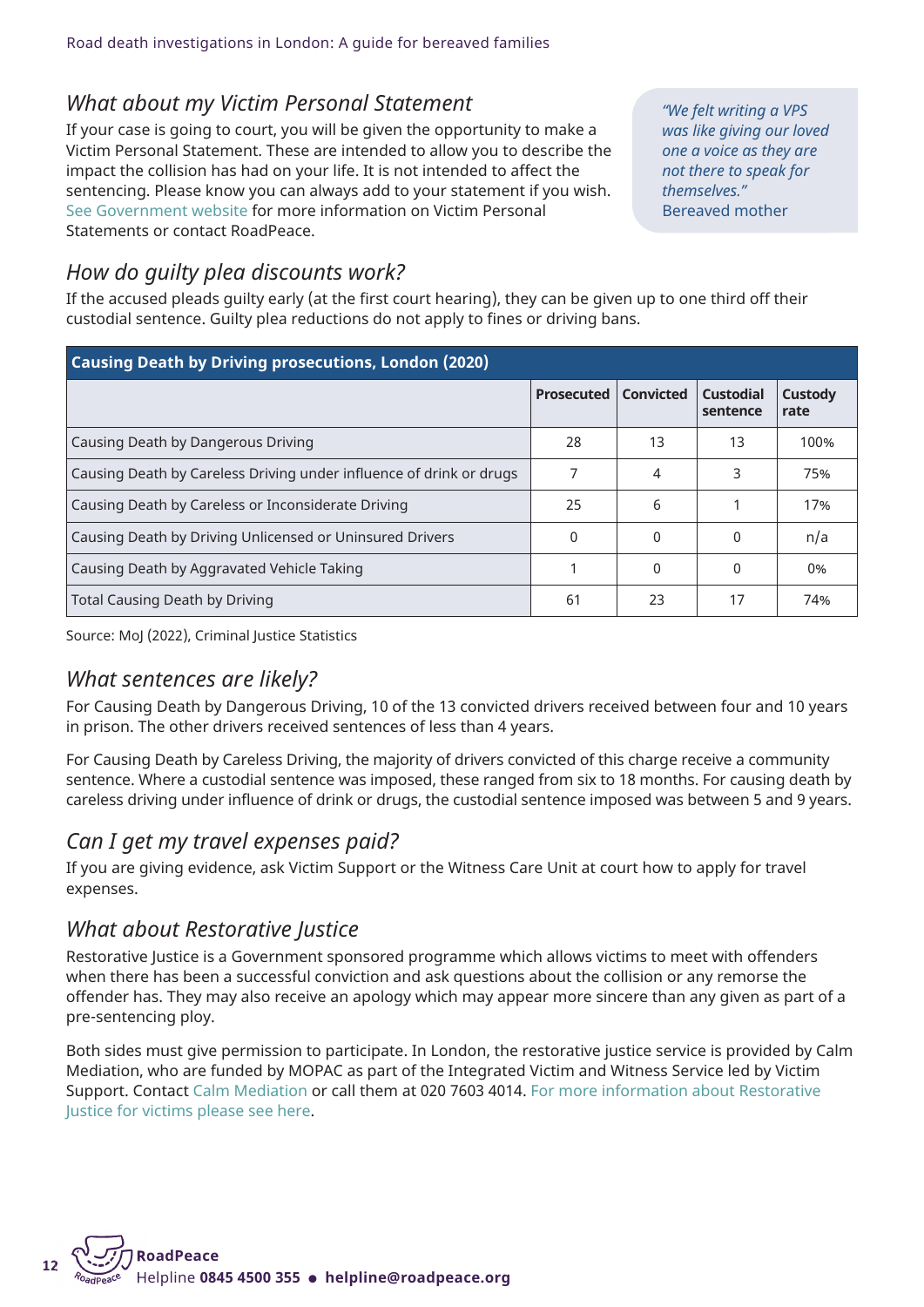Contact RoadPeace for our Sentencing Guide for families bereaved by road collisions or examples of Victim Personal Statements.

## **Victims' Code key entitlements: Charging decision stage**

- w Read your VPS aloud or have it read aloud on your behalf, subject to the views of the court, if a defendant is found guilty;
- Be informed of any appeal against the offender's conviction or sentence
- To opt into the Victim Contact Scheme (VCS) if the offender is sentenced to 12 months or more.
	- Make a VPS for consideration by the Parole Board if the offender is considered for release or transfer and apply to the Parole Board to read it out at the hearing;
	- Make representations about the conditions attached to the offender's licence on release and be informed about any licence conditions relating to you;
	- Receive information about Restorative Justice and how you can take part;
	- Make a complaint if you do not receive the information and services you are entitled to, and to receive a full response from the relevant service provider.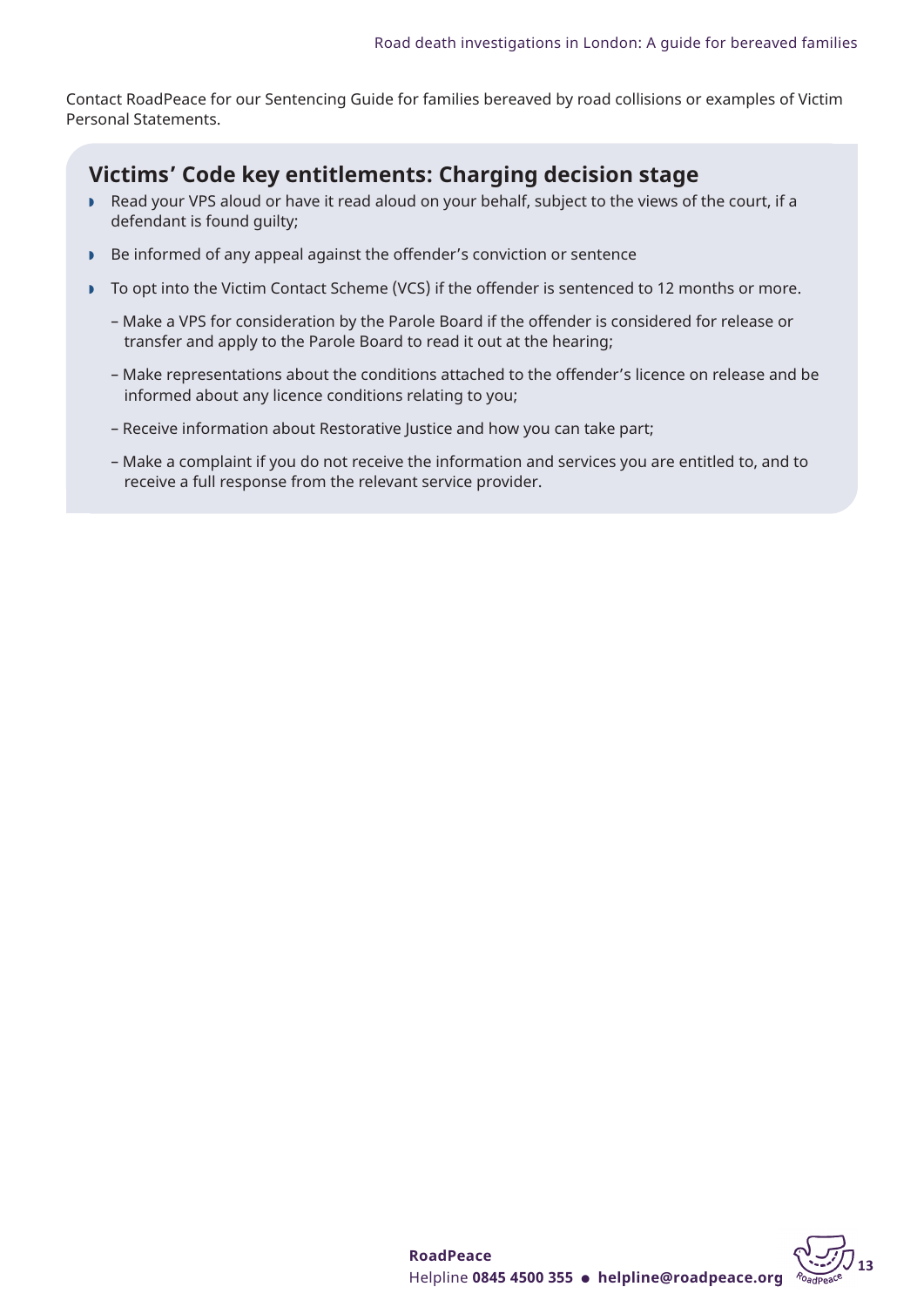## **Inquests and the Coroner's Court**

## **Key points**

- w Road deaths not involving a prosecution at a criminal court will end up in the Coroner's Court with an inquest held
- w Inquests are concerned with the circumstances of the death. They do not try to establish criminal or civil liability
- w Coroners aim to hold inquests within a year of the death. But those involving police investigations, as do road deaths, can take longer
- I With inquests, the [Coroner's](https://coronerscourtssupportservice.org.uk/) Court Support Service can provide practical support

If the police and/or the CPS decide against a criminal prosecution, the police will send their investigation report to the Coroner and an inquest will be held. An inquest is a public court hearing held by a Coroner. It is also a fact-finding inquiry to record:

- $\triangleright$  Who was killed
- Where the death occurred
- **When it happened and**
- $\blacktriangleright$  How they were killed.

It is not about blame. The Coroner cannot determine criminal culpability or civil liability. The Coroner is an independent judicial office holder, appointed by the local authority.

The Coroner will write to you to see what information you would like before the inquest and to let you know when it will take place.

Families do not have to pay for information provided to them by the Coroner's Office before the inquest. After the inquest, the Coroner's Office can charge for photocopies or transcripts.

Coroners are not included under the Victims' Code. But the Ministry of Justice's guide to [Coroner](https://assets.publishing.service.gov.uk/government/uploads/system/uploads/attachment_data/file/859076/guide-to-coroner-services-bereaved-people-jan-2020.pdf) Services does state what you can expect from the Coroner's Office. This includes:

- $\triangleright$  being updated every three months at a minimum
- $\triangleright$  being informed of the inquest date, time and location within a week of it being set

If there was a criminal prosecution and the driver pleaded guilty, you will not get to hear the witnesses' evidence. In these cases, you can ask the Coroner for an inquest. This is rare and the Coroner does not have to comply.

#### See RoadPeace's *'Road death [inquests](http://www.roadpeace.org/download/roadpeace-inquest-guide-for-bereaved-families-feb-2017) in England and Wales: Guide for bereaved families'* for more [information.](http://www.roadpeace.org/download/roadpeace-inquest-guide-for-bereaved-families-feb-2017)

Please contact RoadPeace if you would like to get in touch with our Legal Panel with regards to legal representation at an inquest.

*"As inquests are public it can be helpful to attend one beforehand to have an idea of what an inquest looks like, who sits where and what the process is."* Bereaved partner

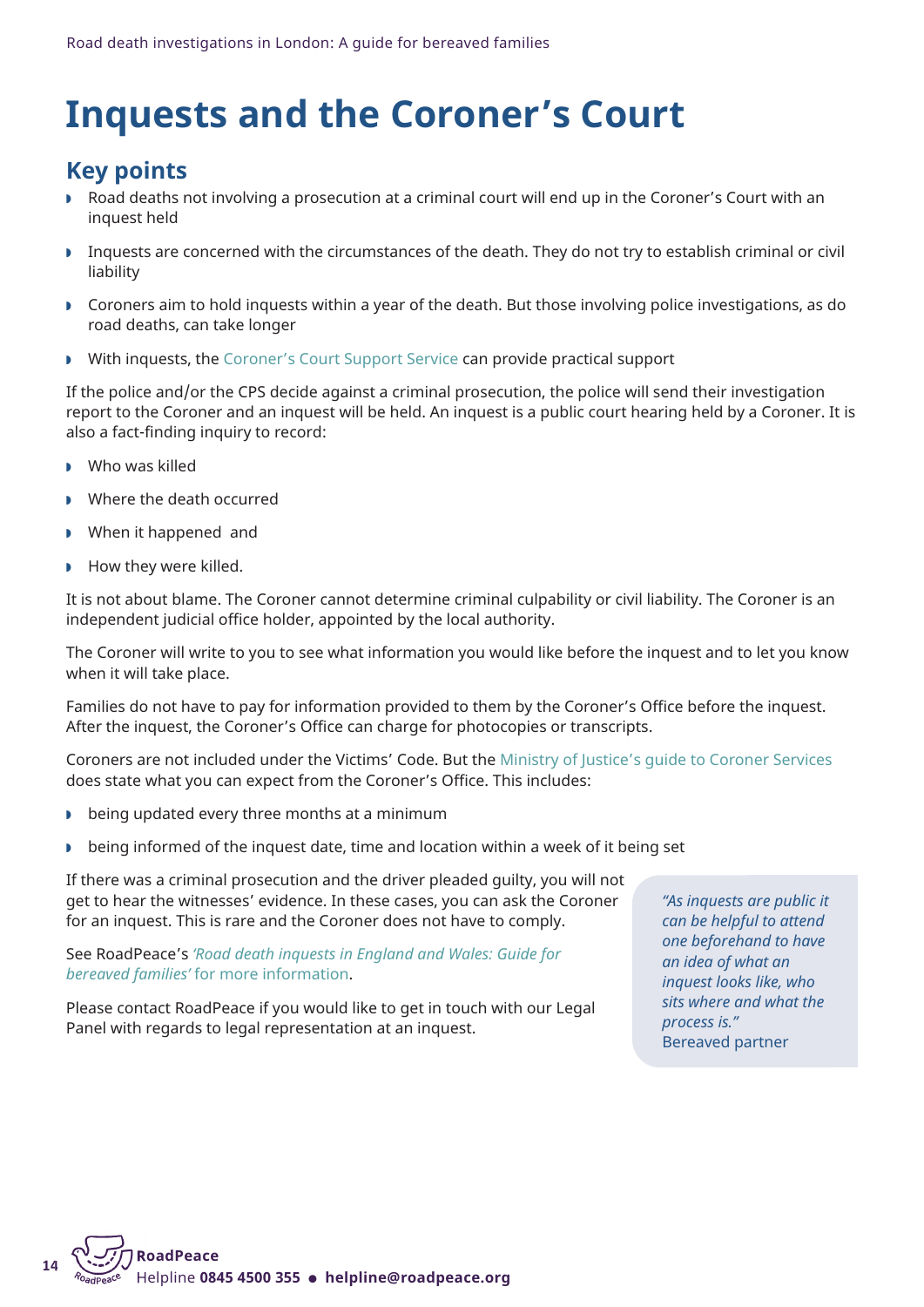## **Civil compensation**

## **Key points**

- $\triangleright$  Civil compensation is possible without a criminal prosecution
- $\triangleright$  Civil compensation is also possible when a prosecuted driver is found not quilty
- Proceeding for claims must be issued in court within three years of the collision
- Your claim's success will depend on the evidence available the sooner this is collected the better don't delay speaking to a solicitor
- There is a cost for accessing information for civil claims from the police but this can be included in your civil claim

In addition to being emotionally devastating, road deaths can also be financially devastating. Civil compensation can help bereaved families with the additional costs they have incurred, including funeral expenses, and also with lost income, even if no one is prosecuted for the collision. There are different standards of proof, with a lesser standard of proof for civil compensation.

## **Questions families often ask**

## *Do I need a personal injury lawyer?*

RoadPeace encourages all bereaved families to consult a [specialist](http://www.roadpeace.org/support/navigating-the-criminal-justice-system/) personal injury lawyer about a potential civil claim. With their experience and expertise, they will know what you can claim for. RoadPeace has a legal panel of specialist personal injury lawyers, which provides high quality legal advice to those bereaved in road collisions and helps them achieve fair and timely civil compensation.

## *What about crashes involving a criminal prosecution?*

Civil compensation applies even in cases where drivers are convicted of causing the death. The Criminal Injuries Compensation Scheme which compensates victims of crime, does not compensate victims of driving offences as they are expected to receive compensation from motor vehicle insurance policies.

## *What are fatal damages and when do these apply?*

Fatal damages, also known as bereavement damages, are a fixed payment set by the government for deaths caused by negligence to victims without any financial dependents. There are also restrictions set on who can apply, including by age. For more information please contact a specialist personal injury lawyer.

## *Are there any time limits for applying for civil compensation?*

Civil claim proceedings need to be issued at court within three years of the collision.

## *Does a more serious charge mean more liability?*

It does not matter if the driver is prosecuted for causing the death or which charge. This does not determine liability in civil compensation cases.

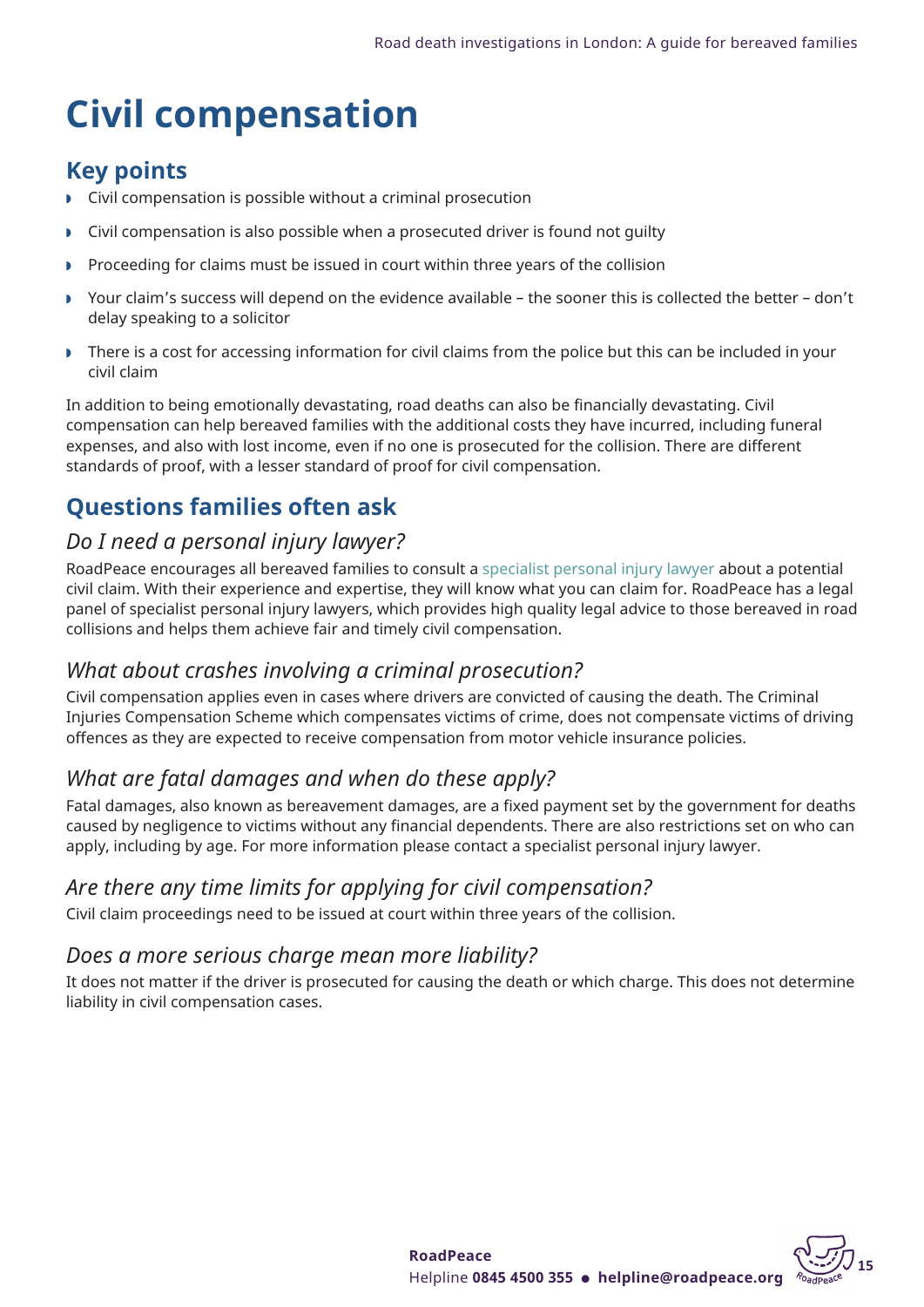### *What if my collision involved a driver that did not stop at the scene or who was uninsured?*

If your loved one was killed in a collision involving an uninsured or untraced driver (where the driver has failed to stop), your claim should be submitted to the Motor Insurer's Bureau (MIB, 2019), [please](https://www.mib.org.uk/making-a-claim/) see here.

### *What information do I need to start my claim and how do I get it?*

To begin a claim, you need the vehicle registration details of the vehicle involved and the insurers. The police will provide this information for a fee. Your solicitor can get this information for you (and other information such as witness statements and investigation reports) and cover any costs, as the fee can be claimed back as part of any compensation claim.

The College of Policing has published guidance on deadlines which police are to aim to meet in disclosing evidence to assist with civil claims. (If there is an ongoing prosecution, then there may be a delay in disclosure if it would jeopardise the prosecution case).These include the following:

#### **Recommended College of Policing disclosure deadlines for civil claim related information**

| <b>What information</b>                                                                                                                                                                                                               | <b>When provided</b>                                                       |  |  |  |
|---------------------------------------------------------------------------------------------------------------------------------------------------------------------------------------------------------------------------------------|----------------------------------------------------------------------------|--|--|--|
| Basic information on the vehicles involved, including owners and insurers                                                                                                                                                             | As quickly as possible and no later than<br>four weeks after the collision |  |  |  |
| Other information on the collision and the investigation, including the police<br>collision report, forensic collision investigators report (if any), photographs,<br>plans, CCTV footage and note book entries of reporting officers | Within four months of collision and no<br>later than six months            |  |  |  |
| Police witness statements                                                                                                                                                                                                             | Within six months of collision and no<br>later than nine months            |  |  |  |

Source: CPS (2019) Disclosure of Material to Third Parties<sup>14</sup>

For more information on civil compensation, you should contact a specialist personal injury solicitor or RoadPeace who can help put you in touch with a specialist personal injury firm.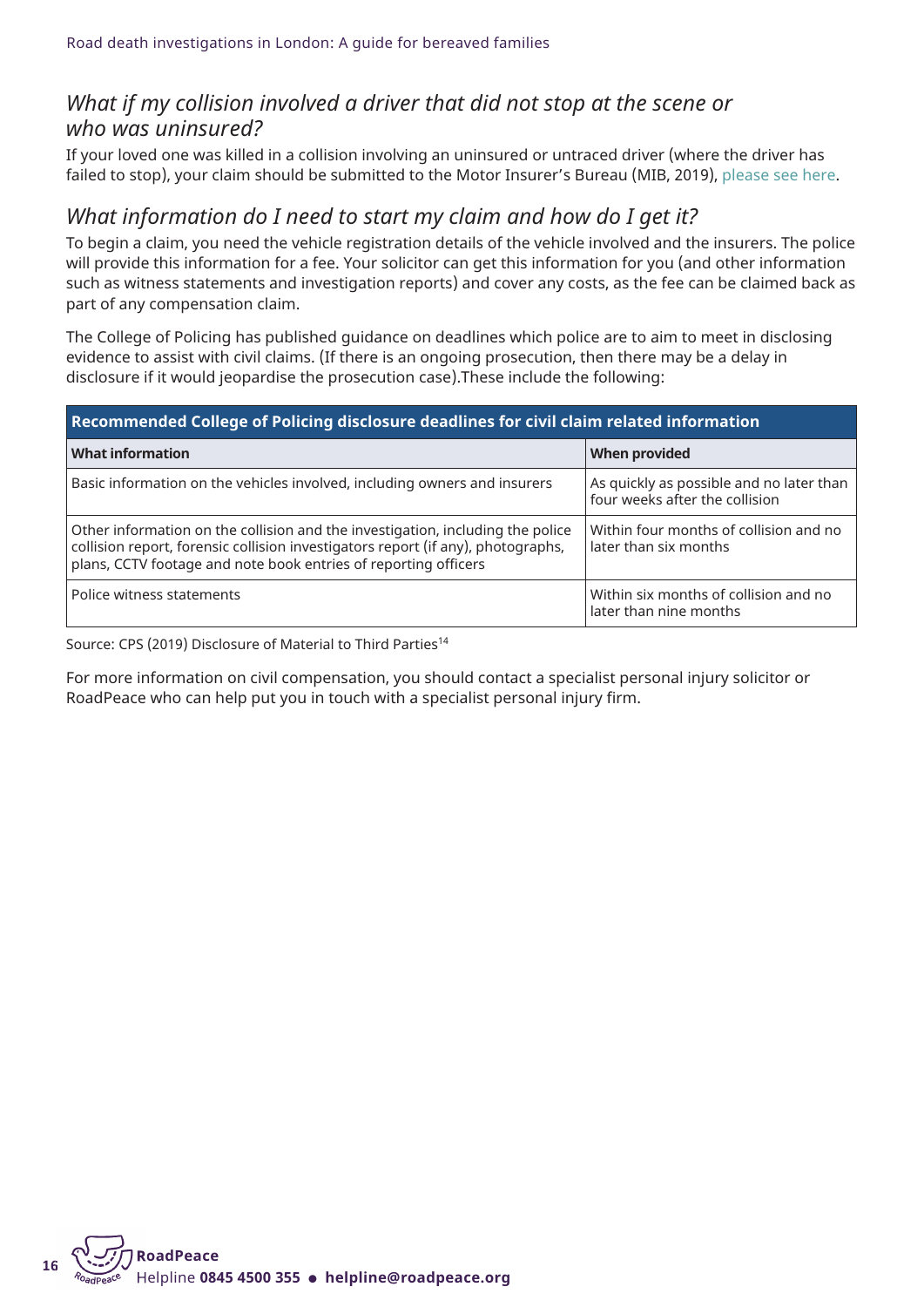## **Learning lessons and longer term**

## **Key points**

- w Motorisation and convenience should not result in road death or serious injury. London is working to eliminate road death and serious injury from its roads by 2041
- And for those fatal collisions not prevented, London is working to improve investigations and the treatment of victims, as well as learn lessons to reduce the risk to others. Please help London learn from your experience

Every week, another two families or more are bereaved by a road collision in London. The Mayor, London Victims' Commissioner, MPS, TfL, and RoadPeace are working to improve the response to these tragedies. We are keen to hear how you were treated. This includes both what helped you during this terrible time and also what could have been done better.

## **Feedback and making a complaint**

The basic guideline with making a complaint is to start with the person or organisation that you believe has failed your family. This is also the quickest way to get it resolved. Families may want to see lessons learned and practices quickly changed rather than formal complaints lodged and investigated.

If you need to complain about the police investigation, you should first start with your point of contact in the police and ask to raise it with their supervisor. The MPS website provides information on how to [make](https://www.met.police.uk/fo/feedback/tcs/complaints-triage/) a [complaint](https://www.met.police.uk/fo/feedback/tcs/complaints-triage/) and also how they [follow](https://www.met.police.uk/advice/advice-and-information/c/af/complaints/) up on it.

You can also make your complaint through the [Independent](https://www.policeconduct.gov.uk/complaints-and-appeals/make-complaint) Office for Police Conduct which handles appeals about complaints. They will redirect your initial complaint to the MPS. Your complaint should be submitted within a year of the incident you are complaining about.

If you want to complain about the CPS, this can be done online, using their form. It should be done within six months of the cause for the complaint, as the CPS will not deal with complaints after this time.

If you were unhappy with the Coroner, you should first contact them.

And any complaints with solicitors should be submitted to their firm. They have up to eight weeks to respond. If the matter is not resolved, than you can contact the Legal Ombudsman.

Contact RoadPeace for more information about providing feedback and making complaints.

*"I don't think people are generally aware of how emotionally and physically exhausting the post-crash process can be. It's so important to be well informed. It helps you cope with what's to come."* Bereaved father

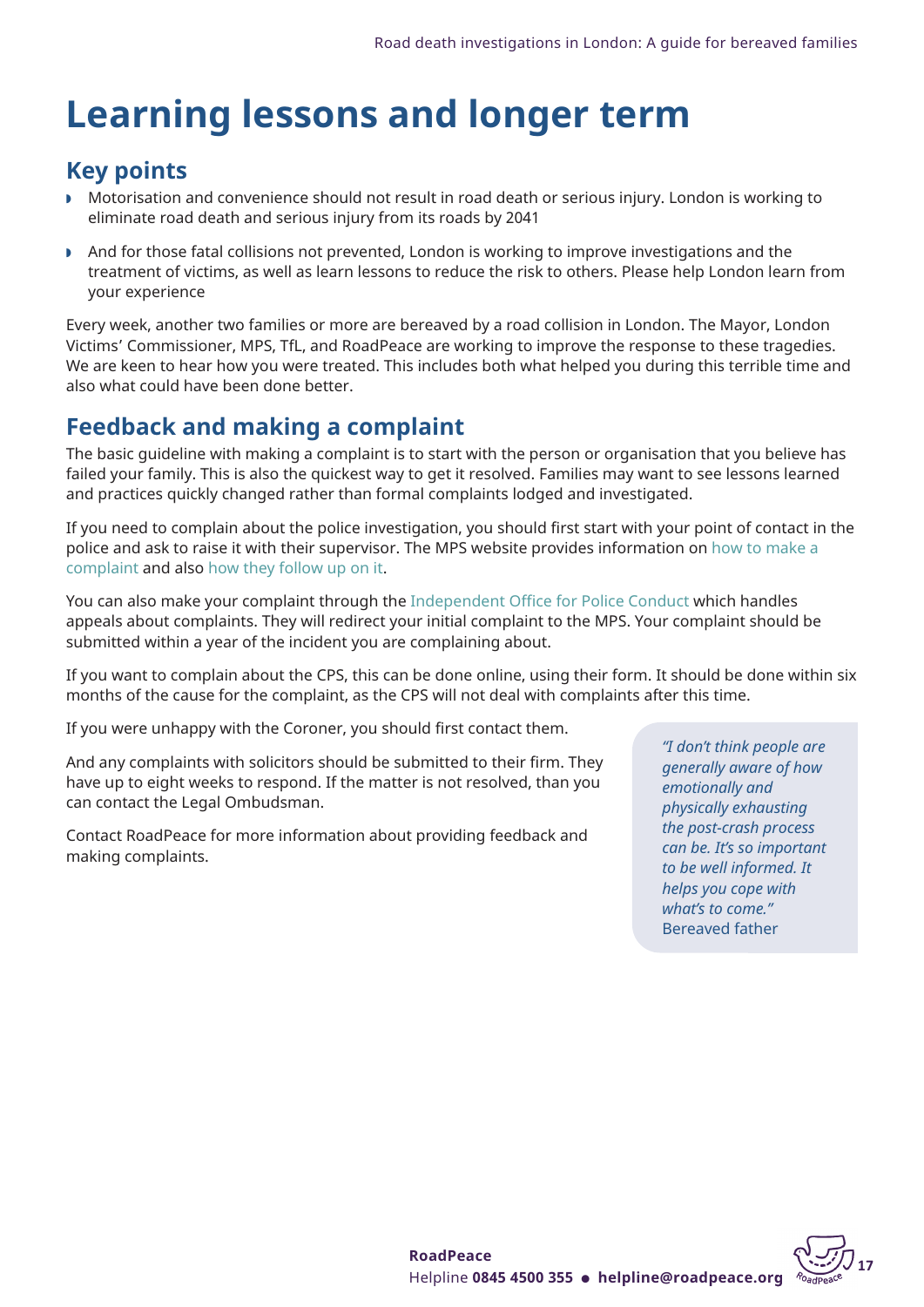## **References**

CPS (2016), Victims' Right to Review Scheme, **<https://www.cps.gov.uk/legal-guidance/victims-right-review-scheme>**

CPS (2018), The Code for Crown Prosecutors, **<https://www.cps.gov.uk/publication/code-crown-prosecutors>**

CPS (2019), Disclosure of Materials to Third Parties, **<https://www.cps.gov.uk/legal-guidance/disclosure-material-third-parties>**

Mayor of London and Transport for London (2018), Vision Zero Action Plan, **<http://content.tfl.gov.uk/vision-zero-action-plan.pdf>**

HM Government (2018), Victims Strategy, **[https://assets.publishing.service.gov.uk/government/uploads/system/uploads/attachment\\_data/file](https://assets.publishing.service.gov.uk/government/uploads/system/uploads/attachment_data/file/746930/victim-strategy.pdf) [/746930/victim-strategy.pdf](https://assets.publishing.service.gov.uk/government/uploads/system/uploads/attachment_data/file/746930/victim-strategy.pdf)**

MIB (2019) Making a claim, **<https://www.mib.org.uk/making-a-claim/>**

MoJ (2014), Guide to Coroner Services, **[https://assets.publishing.service.gov.uk/government/uploads/system/uploads/attachment\\_data/file](https://assets.publishing.service.gov.uk/government/uploads/system/uploads/attachment_data/file/363879/guide-to-coroner-service.pdf) [/363879/guide-to-coroner-service.pdf](https://assets.publishing.service.gov.uk/government/uploads/system/uploads/attachment_data/file/363879/guide-to-coroner-service.pdf)**

MoJ (2020), Code of Practice for Victims of Crime, **[https://assets.publishing.service.gov.uk/government/uploads/system/uploads/attachment\\_data/file](https://assets.publishing.service.gov.uk/government/uploads/system/uploads/attachment_data/file/974376/victims-code-2020.pdf) [/974376/victims-code-2020.pdf](https://assets.publishing.service.gov.uk/government/uploads/system/uploads/attachment_data/file/974376/victims-code-2020.pdf)**

RJC (2015), Restorative Justice Works, **[https://rjc.org.uk/sites/default/files/resources/files/rjc-victims-rjc-dig1.pdf](https://bit.ly/38wJjFp)**

Victim Support (2019) Get help from your local team, **<https://www.victimsupport.org.uk/help-and-support/get-help/support-near-you/london>**

Waxman C (2019), Review of Compliance with the Victims' Code of Practice (VCOP), Findings, recommendations and next steps

**[https://www.london.gov.uk/sites/default/files/vcop\\_final\\_pages.pdf](https://bit.ly/3iBJuDZ)**

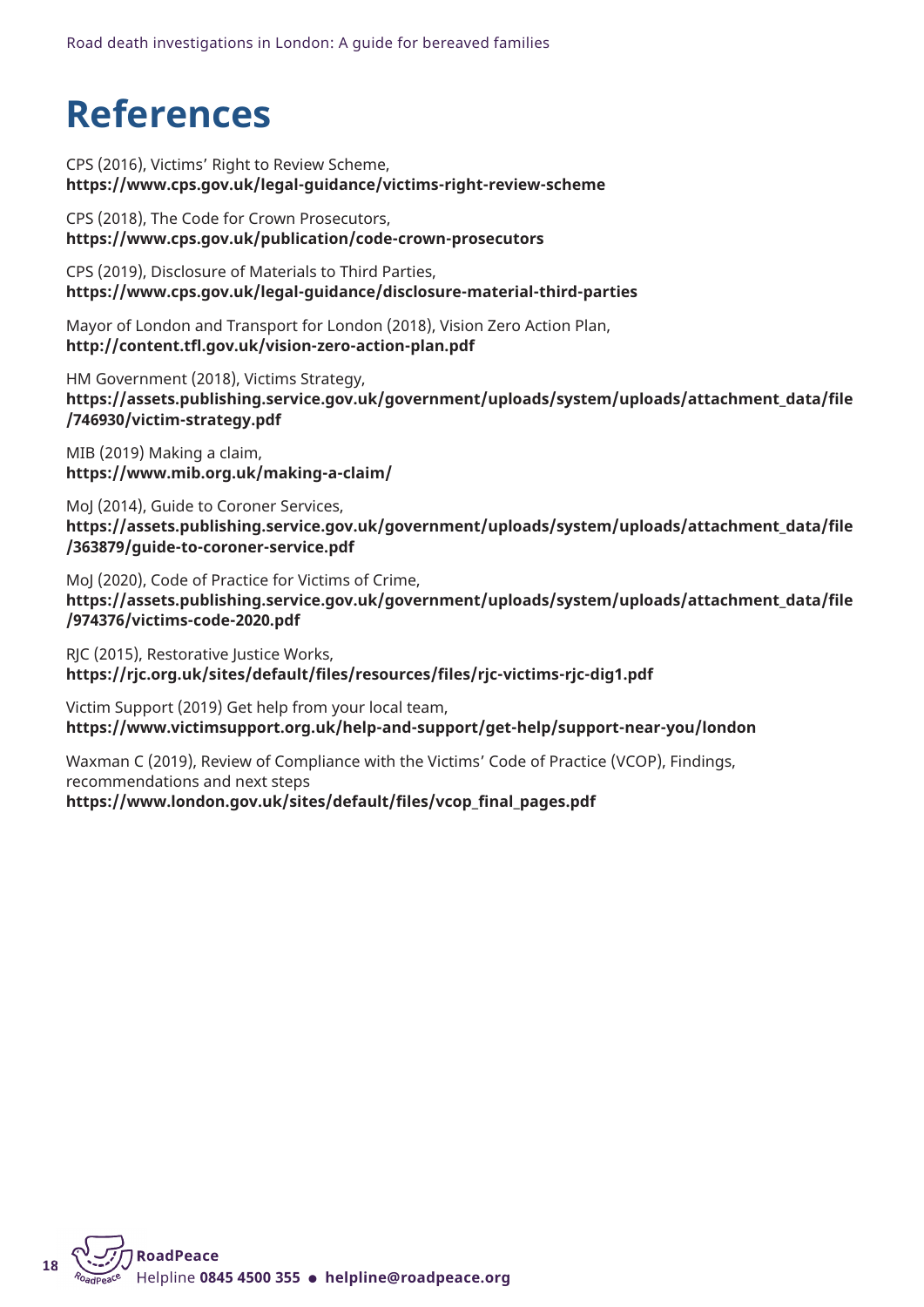## **Other sources of support**

### **Assist Trauma Care**

Provide therapists trained to work with Post- Traumatic Stress Disorder and the after effects of trauma Advice Line **01788 560800 <http://assisttraumacare.org.uk/>**

#### **Brake, the road safety charity**

Provide support and information to road crash victims Helpline **0808 8000 401** Monday to Friday (10am to 4pm) **<http://www.brake.org.uk/victim-support>**

#### **Calm mediation restorative justice programmes in London**

Phone **0300 102 3031 [http://calmmediation.org/restorative-justice](http://calmmediation.org/restorative-justice-service/)[service/](http://calmmediation.org/restorative-justice-service/)**

### **The Compassionate Friends**

Offer support to bereaved parents and their families Helpline **0800 282 986** or **0808 800 6019** if calling from a mobile **<https://www.tcf.org.uk/>**

### **Coroner's Court Support Service**

Offers emotional support and practical help to bereaved families, witnesses and others attending an inquest at a Coroner's Court Helpline on **0300 111 2141 [info@ccsupport.org.uk](mailto:info@ccsupport.org.uk)**

### **Cruse Bereavement Care**

Offers free face to face, telephone and email support, advice and information to children, young people and adults when someone dies Helpline **0808 808 1677 <www.cruse.org.uk>**

#### **Samaritans**

Offers a 24/7 helpline support before, during and after a crises Helpline **116123 <https://www.samaritans.org/>**

### **Shout**

Offers a free 24/7 texting service for anyone in crisis **<https://www.giveusashout.org/>**

#### **The Sarah Hope Line**

Offers comprehensive help and support to anyone injured during, or affected by, a serious incident involving TfL services Phone **0343 222 5678** Monday to Friday (8am to 6pm) **[https://tfl.gov.uk/campaign/incident-support](https://tfl.gov.uk/campaign/incident-support-service)[service](https://tfl.gov.uk/campaign/incident-support-service)**

### **Victim Support (London)**

Offers support to victims of crime and traumatic incidents in England and Wales Helpline **0808 168 9291 [https://www.victimsupport.org.uk/help-and](https://www.victimsupport.org.uk/help-and-support/get-help/support-near-you/england/)[support/get-help/support-near-you/england/](https://www.victimsupport.org.uk/help-and-support/get-help/support-near-you/england/)**

### **WAY (Widowed and Young)**

Offers support to bereaved partners **<https://www.widowedandyoung.org.uk/>**